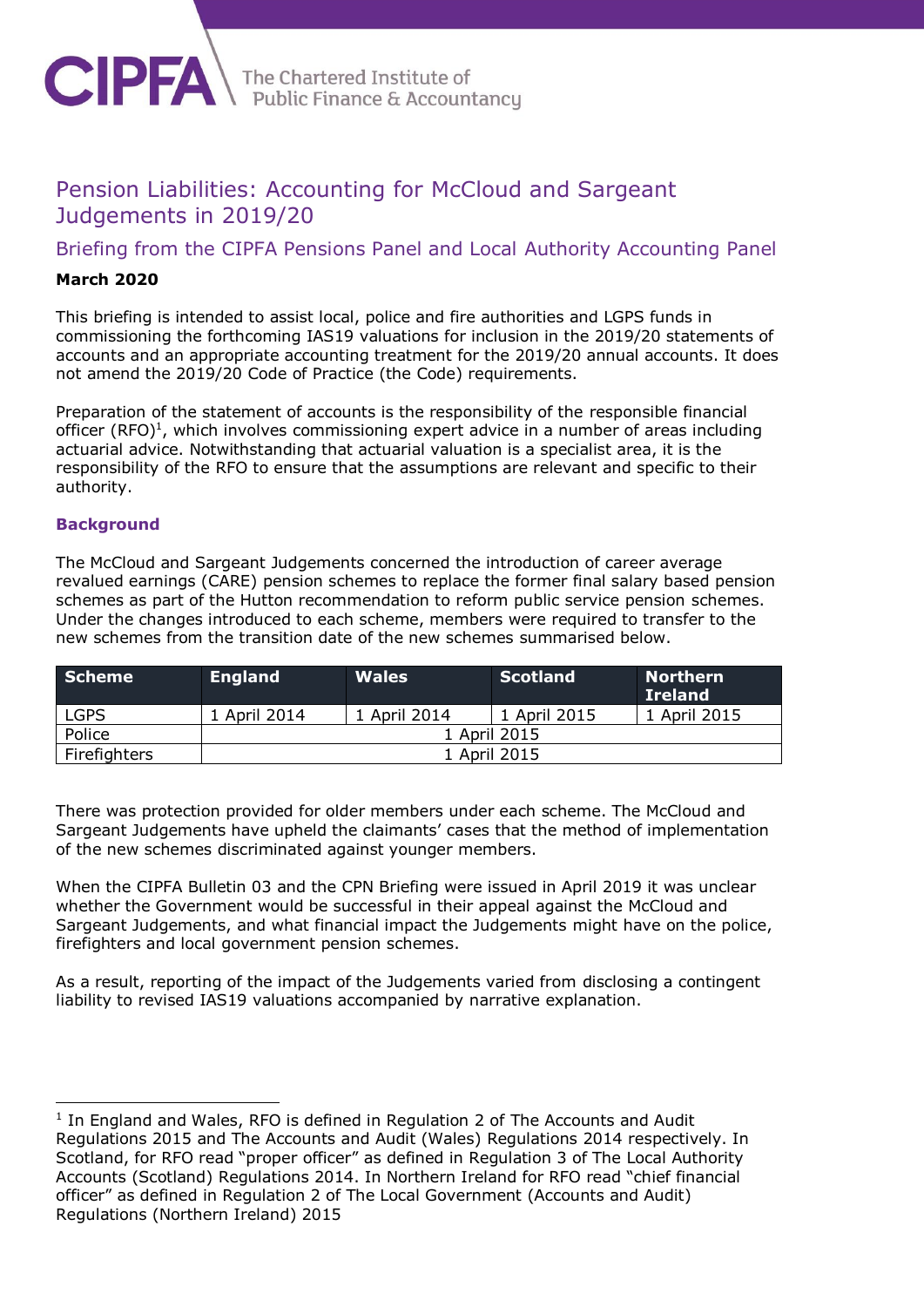#### **Aim**

The aim of this bulletin is to provide practitioners with a consistent approach to valuing and accounting for the impact of the Judgements in the 2019/20 accounts. This may also be helpful for auditors and actuaries.

#### **Impact of the Judgements**

The Government were refused leave to appeal the McCloud and Sargeant Judgements on 27 June 2019. This means that the various parties return to the respective employment tribunals to formulate a remedy which will resolve the age discrimination of the pension changes.

Whilst the McCloud and Sargeant Judgements are concerned with the judges and uniformed police and firefighters pension schemes, the Chief Secretary to the Treasury announced on 15 July 2019 that the rulings would apply to all public service pension schemes. As a result each scheme is expected to produce its own solution to meet the implications of the two Judgements, but it is expected that these are likely to apply the same principles as the remedies for the judges and police schemes, which are possibly not expected to be developed until well into 2020/21 or 2021/22.

## **Financial impact in 2018/19**

In 2018/19, authorities were advised to consider whether the Judgements would have a material impact. To assist authorities in that assessment, the Government Actuary's Department (GAD) was commissioned to estimate the impact of the Judgements on the IAS19 liabilities within the LGPS based on a scheme-wide assessment. GAD reported 10 June 2019 that the impact would increase liabilities by between 0.1% and 3.0% of liabilities. It is worth noting that the GAD report was based on scheme-wide assumptions and was intended to be used by authorities to indicate whether they might have a material issue and, if so, follow up with their actuaries for a more detailed calculation.

In practice, the impact was significantly higher where:

- a significant proportion of the workforce for an employer was below age 40 in this case there will be a greater impact on liabilities;
- there had been above average salary progression since 1 April 2014.

In addition for the unfunded police and firefighters pension schemes, the increase in the IAS19 liability was higher at 5-7%.

## **Legal obligation**

Para 6.4.3.1 of the Code of Practice on Local Authority Accounting in the United Kingdom 2019/20 requires authorities to account for post-employment benefits for Defined Benefit schemes where there is either a legal or a constructive obligation.

Whilst the regulations underpinning the LGPS, police and firefighters pension schemes have not been amended yet, the two tribunals clarify that a liability was owed under agediscrimination legislation giving rise to a legal obligation. Furthermore the 15 July 2019 announcement by the Chief Secretary to the Treasury that the McCloud and Sargeant Judgements would apply to all public service pension schemes creates a legal obligation. Therefore for 2019/20 the IAS 19 valuation of post-employment benefit liabilities in all three schemes should take into account the impact of the McCloud and Sargeant Judgements.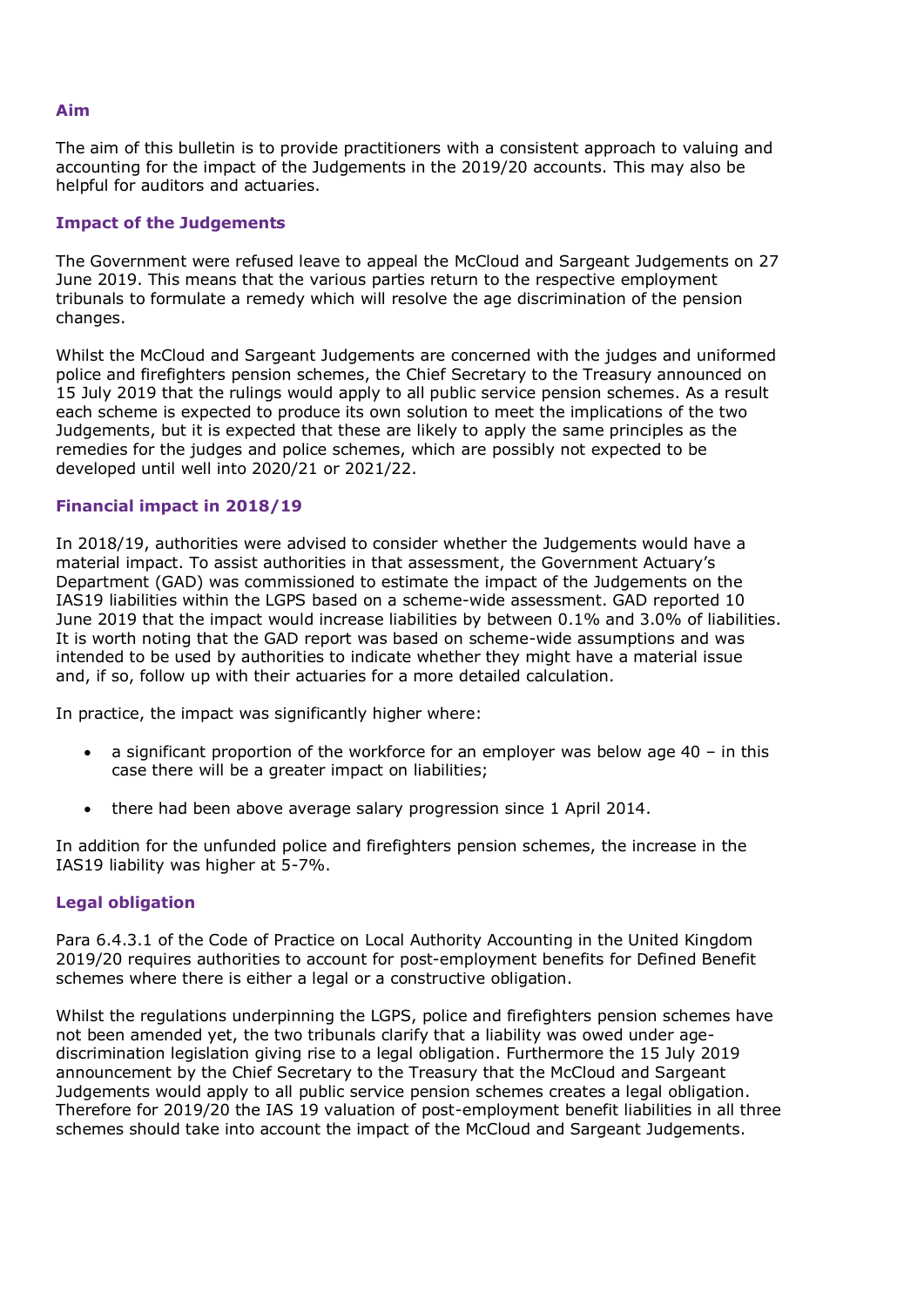#### **Valuing the obligation**

As details of the remedy for the schemes has not been drafted this creates a lot of uncertainty about the basis for valuing the impact of the Judgements on the pension schemes. Nonetheless estimation needs to be undertaken by actuaries based on the membership profile of the scheduled or admitted body, rather than the scheme or Fund as a whole. Therefore when commissioning IAS19 valuations, RFOs should be engaging actuaries to provide materially accurate valuations using assumptions specific to each body, the body's membership profile and the body's own materiality level.

At present, it is clear that all members of the schemes who fell outside the transitional arrangements for all three schemes at the relevant transition date will need to have their benefits brought up to the level of members in their scheme who were protected under those arrangements. However, it is unclear about what else will be in scope of the revised schemes. Areas of uncertainty include:

- Transfers within and between schemes and funds;
- Impact on survivor benefits which may have started since the transition date;
- Impact on pension sharing on divorce liabilities since the transition date.

#### **Accounting**

Where authorities had included the impact of the McCloud/Sargeant judgements in the 2018/19 IAS19 liability, then changes in the liability arising from changes in assumptions in 2019/20 should be treated as an actuarial gain/loss within remeasurement of the defined benefit liability (asset) and reported in Other Comprehensive Income and Expenditure within the Comprehensive Income and Expenditure Statement (CIES) in the 2019/20 statement of accounts (see Code paragraph 6.4.3.2(d)(i)).

However where authorities had not amended the IAS19 reporting in 2018/19, inclusion of an allowance for the impact of the McCloud/Sargeant judgements will be the recognition of a past service cost and reported within the surplus/deficit on the provision of services in the CIES in the 2019/20 statement of accounts (see Code paragraph  $6.4.3.2(c)(ii)$ ).

In addition, practitioners should consider the need to disclose information about the basis of estimation of the IAS 19 liabilities with reference to the McCloud/Sargeant Judgements where these might have a significant risk of material adjustment to the carrying amount of the IAS 19 liabilities (see Code paragraph 3.4.2.90).

#### **Events after the reporting period**

As previously noted, the timetable for changes to the legislation for each of the three schemes is uncertain. However, it is expected that proposals to provide a remedy for the uniformed firefighters and police schemes may be drafted this summer, which may be after 31 March 2020, but before the accounts are authorised for issue.

Paragraph 3.8.2.11 of the Code states that "published statements of accounts shall reflect events after the reporting period up to the date the accounts were authorised for issue". Therefore practitioners, particularly at fire and police authorities, should keep developments of the pension schemes under review. If changes to any of the schemes are proposed which could materially affect the figures disclosed at the reporting period, practitioners should consider the need to account for an event after the reporting period in accordance with section 3.8 of the Code.

The Code specifies the following authorised for issue dates for each of the territories in the UK:

| <b>Territory Relevant Statutory</b> | $\blacksquare$ Authorised for issue $\blacksquare$ | <b>L</b> Date |
|-------------------------------------|----------------------------------------------------|---------------|
| <b>Provisions</b>                   |                                                    |               |